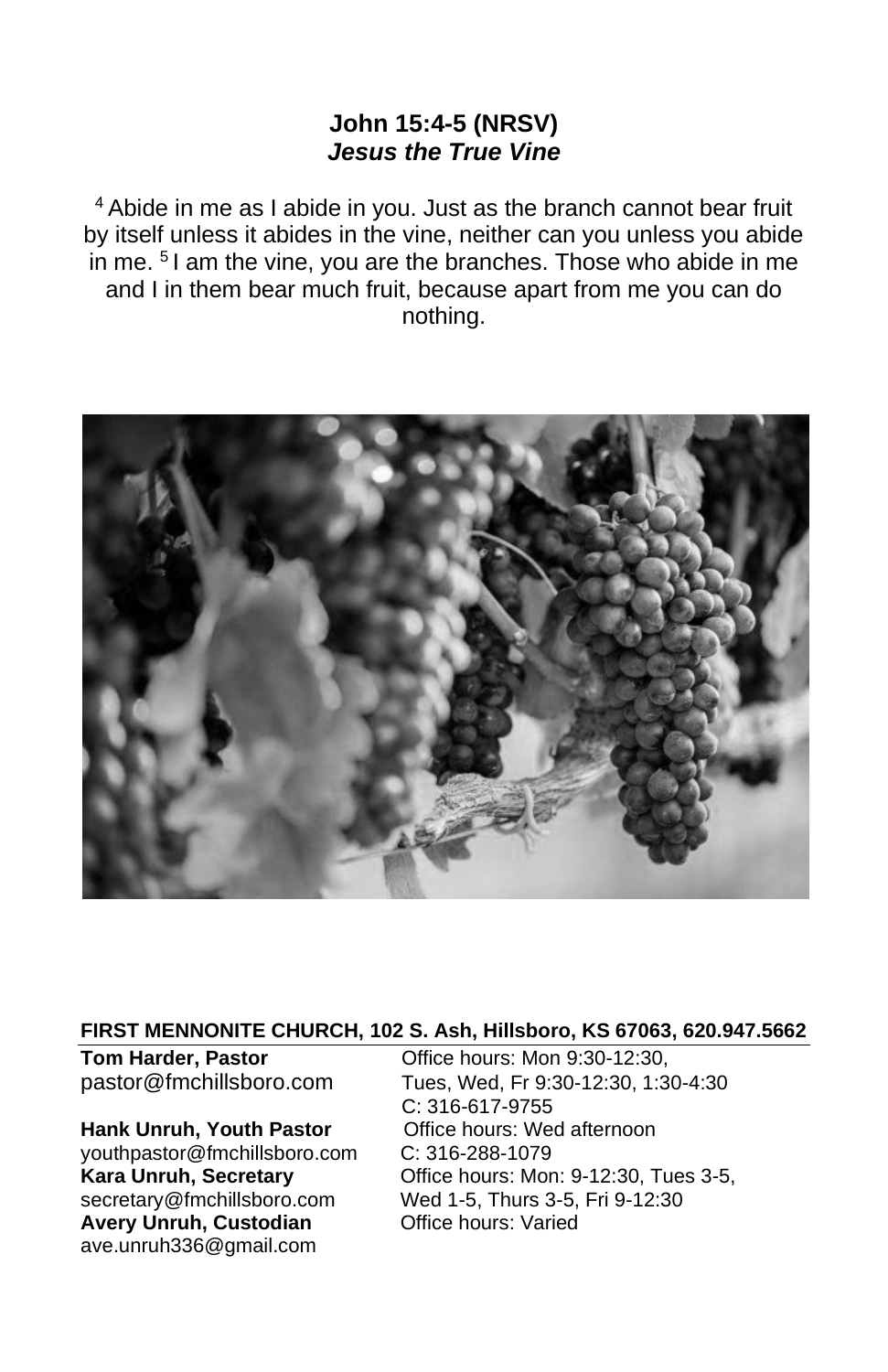

# **FIRST MENNONITE** CHURCH

 In Christ – Making Disciples through Loving Relationships.

Worship 10:30 a.m.

# **Mission Sunday November 14, 2021 "Witnessing Resiliency in Nepal"**

# **GATHERING**

| <b>Gathering Music</b>           |                                 | Marcia Brubaker |
|----------------------------------|---------------------------------|-----------------|
| <b>Welcome and Announcements</b> |                                 | Doug Bartel     |
| Prelude to Worship               |                                 | Marcia Brubaker |
| *Call to Worship                 | VT 1024                         | Doug Bartel     |
| *Prayer                          |                                 |                 |
| *Hymn                            | For the Fruit of All Creation   | <b>VT 124</b>   |
| The Psalm                        | Psalm 23                        | <b>VT 725</b>   |
| <b>Hymn</b>                      | My Shepherd Will Supply My Need | VT 640          |
| Time for Children                |                                 | Jan Amstutz     |

## **SHARING**

Sharing and Prayer **Pastor Tom** Hymn **This Is My Song This Is My Song This Is My Song This Is N** 

## **LISTENING**

The Lesson (MCC's Scripture text for 2021) John 15:4-5 Storytelling **Bethany Amstutz Schrag** Witnessing Resilience in Nepal

| <b>RESPONDING</b> |                                  |                 |  |
|-------------------|----------------------------------|-----------------|--|
| Hymn              | Christ Has No Body Here but Ours | VT 568          |  |
| Sending           | Seeds                            | <b>VT 777</b>   |  |
| Postlude          |                                  | Marcia Brubaker |  |

*A WARM WELCOME TO ALL who are gathered to worship, wherever you are, and whenever you watch this service!*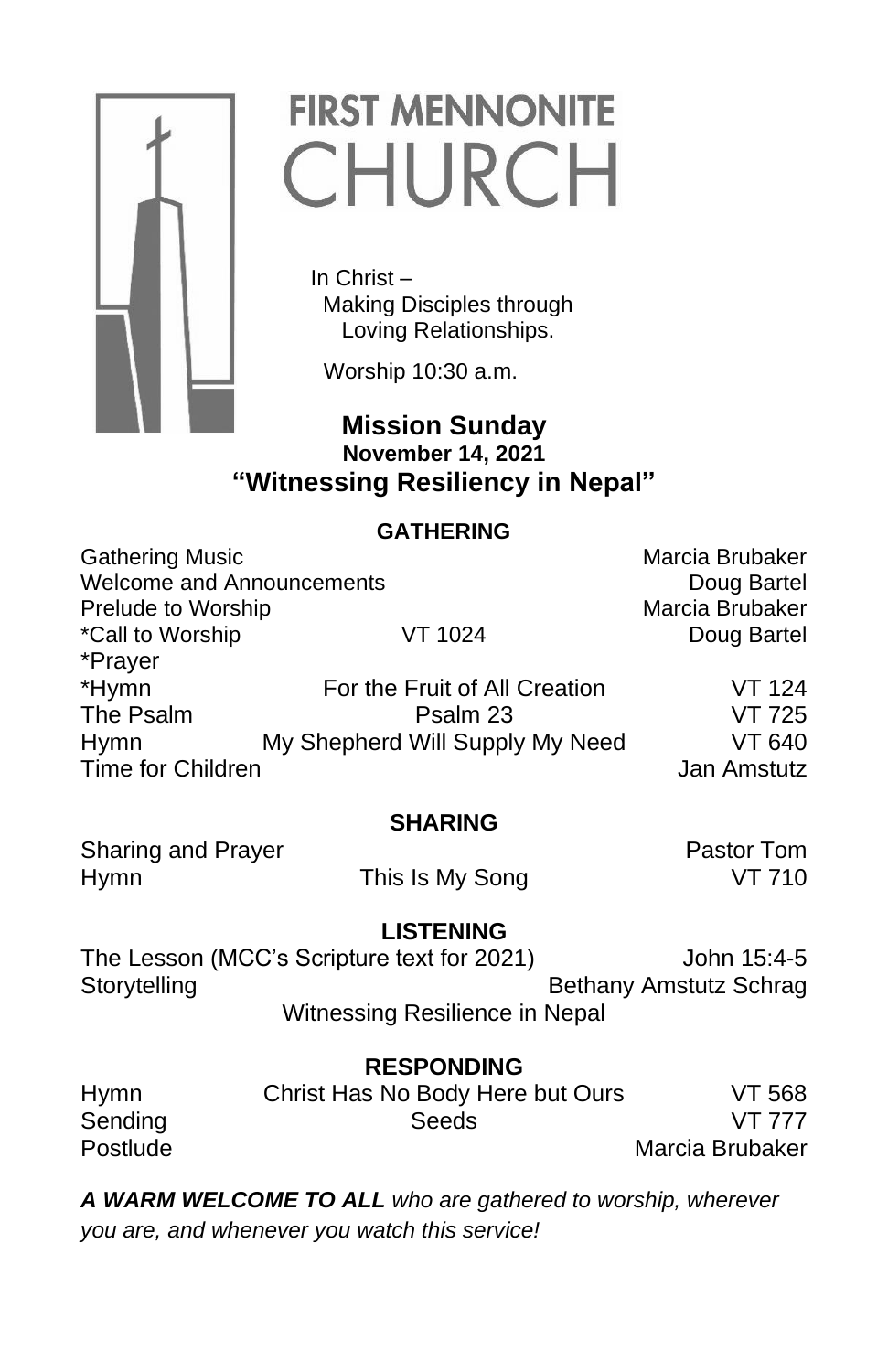**Please stay for our Mission Sunday lunch after the service!**

**Today's offering will go to Mennonite Mission Network. Please make a note if you would like to otherwise designate your offering.**

**KIPCOR Film Series:** *A Home Called Nebraska* **is screening TODAY, Nov. 14 at 2 p.m.** at *Krehbiel Auditorium in Luyken Fine Arts Center at Bethel College*. Emily Haverkamp, an immigration and asylum lawyer from Wichita, will lead the discussion following the screening. Bethel's current COVID-19 protocols require physical distancing and maskwearing indoors with groups of 10 or more.

**Last week to view "Voices Together," a display of the original artwork featured in the new** *Voices Together* **hymnal, through Fri., Nov. 19,** *in the Regier Art Gallery in Luyken Fine Arts Center at Bethel College*. Gallery hours are 9 a.m.-5 p.m. weekdays.

**Tabor College is pleased to present Handel's Messiah** Sunday, Nov. 21 at 7 p.m. in the Shari Flaming Center for the Arts. The Tabor College Concert Choir, conducted by Dr. Greg Zielke, is joined by alumni and the Tabor Messiah Orchestra to offer this free performance. Reserved seating is required, and tickets are now available at tabor.edu/tickets. An offering will be received, and food donations are encouraged to benefit the Hillsboro Area Ministerial Association.

**Bethel College's Wind Ensemble Winter Concert is Monday, Nov. 22 at 7 p.m.** in the Krehbiel Auditorium of the Luyken Fine Arts Center. Bethel's current COVID-19 protocols require physical distancing and mask-wearing indoors with groups of 10 or more.

**Christmas is just around the corner, and Heartland Pregnancy Care's** *The Gift of Christmas* intends to put Christ's love into action for their clients' kiddos. For four weeks leading to Christmas, clients are given an opportunity to "Christmas shop" for their children ages 12 & under at their in-center store. Clients earn virtual dollars by attending classes, which they can redeem for one new toy per child each week. For some clients, these may be the only gifts they can provide for their children this Christmas.

**Here's How to Help**: Generous donors make this possible by providing NEW gifts (with a value of \$20-25) for kids newborn-12 years. Gift ideas